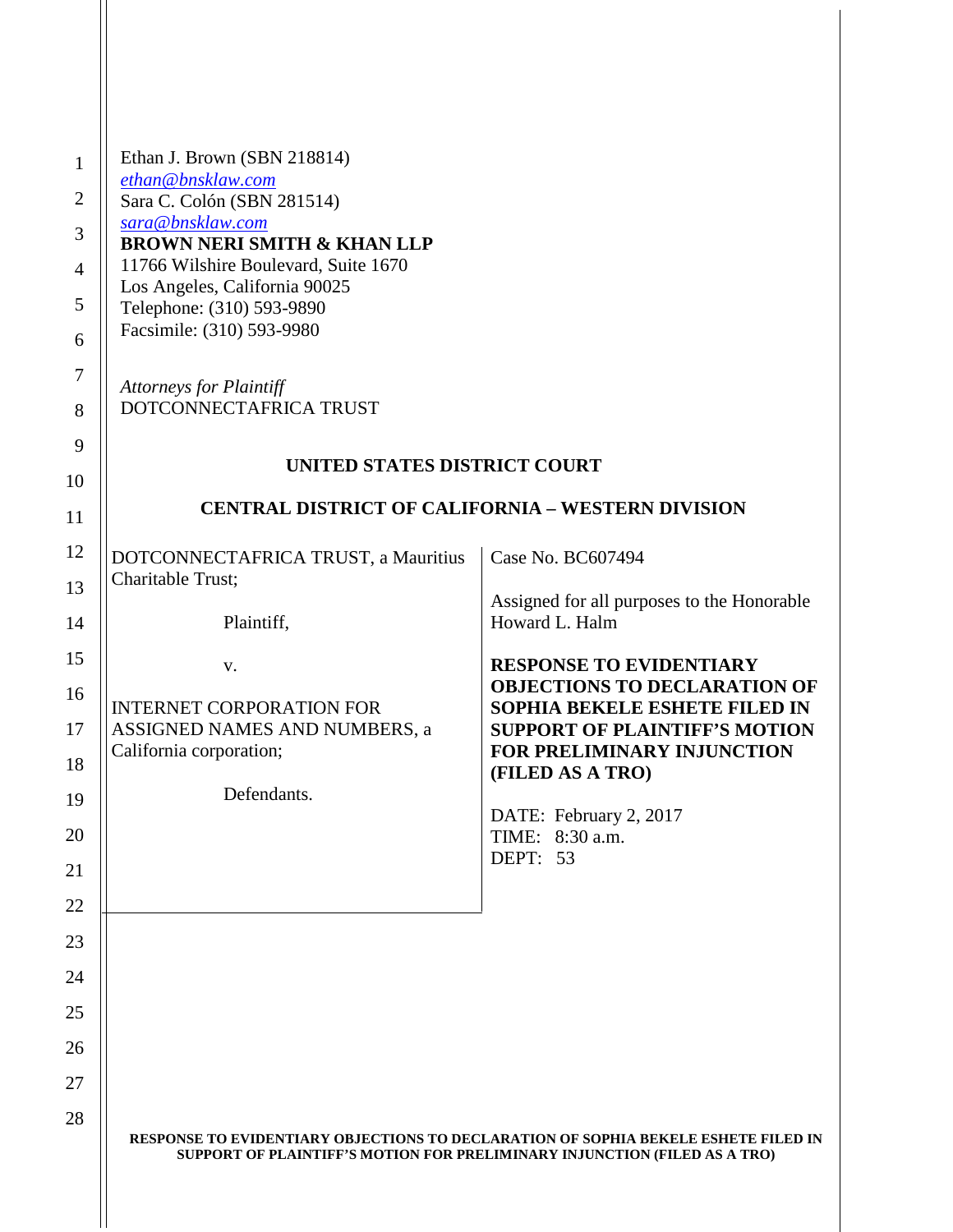Corporation for Assigned Names and Numbers' ("ICANN") evidentiary objections to the Declaration of Sophia Bekele Eshete ("Bekele Declaration") filed in support of DCA's Motion for Preliminary Injunction. Plaintiff DotConnectAfrica Trust ("DCA") hereby responds to Defendant Internet

| <b>Bekele Declaration ¶</b>              | <b>ICANN Objection</b>                                                       | <b>Response</b>                   | <b>Ruling</b> |
|------------------------------------------|------------------------------------------------------------------------------|-----------------------------------|---------------|
| ¶35: "If .Africa is                      | 1. Lacks Foundation (Evid. Code                                              | Ms. Bekele's                      | Overruled     |
| delegated to ZACR                        | \$403)                                                                       | testimony is based                |               |
| before this case is                      | 2. Lacks Personal Knowledge                                                  | upon her personal                 |               |
| resolved DCA will                        | (Evid. Code § 702).                                                          | knowledge as                      |               |
| likely be forced to stop                 | 3. Speculation (Evid. Code 702.)                                             | stated in the<br>declaration. Ms. | Sustained     |
| operating due to a lack<br>of funding."  |                                                                              | Bekele is the CEO                 |               |
|                                          | Ms. Bekele fails to lay a foundation                                         | of Plaintiff DCA                  |               |
|                                          | as to the source of her knowledge, or                                        | and deals directly                |               |
|                                          | demonstrate personal knowledge, of                                           | with its funders.                 |               |
|                                          | the statement that if .Africa is                                             |                                   |               |
|                                          | delegated to ZACR before this case                                           |                                   |               |
|                                          | is resolved DCA will Likely be                                               |                                   |               |
|                                          | forced to stop operating due to a lack                                       |                                   |               |
|                                          | of funding. Further, the testimony is<br>speculative and should be stricken. |                                   |               |
|                                          |                                                                              |                                   |               |
| <b>Bekele Declaration ¶</b>              | <b>ICANN Objection</b>                                                       | <b>Response</b>                   | <b>Ruling</b> |
| <b>[36:</b> "Once the gTLD               | 1. Lacks Foundation (Evid. Code §                                            | Ms. Bekele's                      | Overruled     |
| is awarded and the                       | 403).                                                                        | testimony is based                |               |
| party controlling it                     | 2. Lacks Personal Knowledge                                                  | on her personal                   |               |
| begins selling or                        | (Evid. Code §702).                                                           | knowledge as                      |               |
| offering its use to users                | 3. Improper Opinion Testimony                                                | stated in the<br>declaration. Ms. | Sustained     |
| of the Internet<br>including businesses, | (Evid. Code §§800-803).                                                      | Bekele is the CEO                 |               |
| organizations, persons                   | Ms. Bekele fails to lay a foundation                                         | of Plaintiff DCA                  |               |
| and governments, it                      | as to the source of her knowledge, or                                        | and deals directly                |               |
| would be difficult if                    | demonstrate personal knowledge, of                                           | with its founders.                |               |
| not impossible to                        | the statement that it would be                                               |                                   |               |
| unwind that control and                  | difficult to unwind the control of a                                         |                                   |               |
| provide it to another                    | gTLD and provide it to another                                               |                                   |               |
| party."                                  | party. On Further, because it is not                                         |                                   |               |
|                                          |                                                                              |                                   |               |
|                                          | rationally based on her perception,                                          |                                   |               |
|                                          | this statement amounts to                                                    |                                   |               |
|                                          | inadmissible opinion testimony.                                              |                                   |               |

**SUPPORT OF PLAINTIFF'S MOTION FOR PRELIMINARY INJUNCTION (FILED AS A TRO)**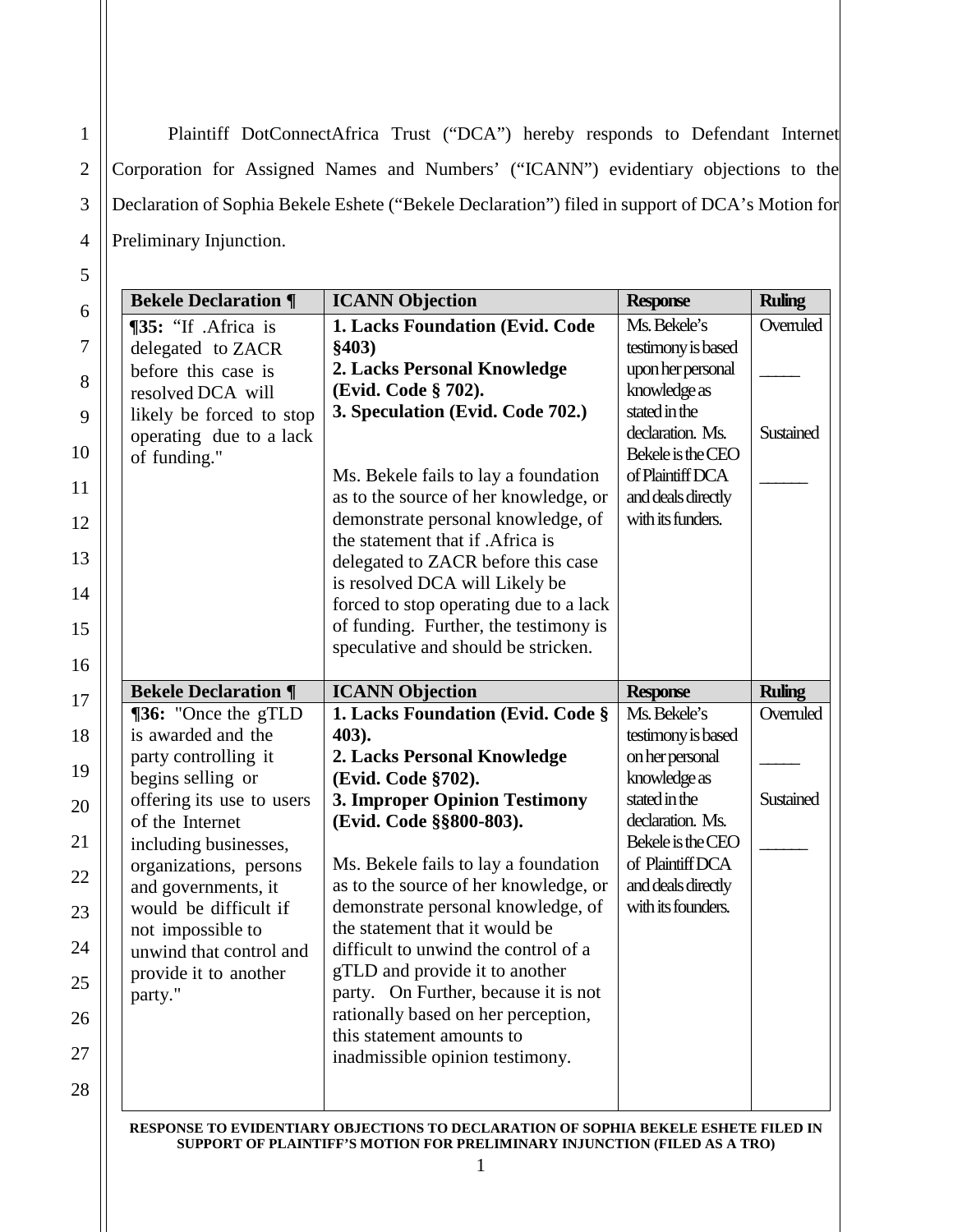| <b>Bekele Declaration ¶</b>                      | <b>ICANN</b> Objection                                                     | <b>Response</b>                | <b>Ruling</b> |
|--------------------------------------------------|----------------------------------------------------------------------------|--------------------------------|---------------|
| ¶ 37: "Based on my                               | 1. Lacks Foundation (Evid. Code                                            | Ms. Bekele's                   | Overruled     |
| understanding of                                 | \$403)                                                                     | testimony is based             |               |
| ICANN's rules and the                            | 2. Lacks Personal Knowledge                                                | on her personal                |               |
| requirements of a                                | (Evid. Code § 702).                                                        | knowledge and                  |               |
| registry, if .Africa were                        | 3. Speculation (Evid. Code 702.)                                           | understanding as               | Sustained     |
| re-delegated from                                | <b>4. Improper Opinion Testimony</b>                                       | stated in the                  |               |
| ZACR to DCA, third                               | (Evid. Code §§800-803).                                                    | declaration.                   |               |
| party registrar contracts                        | 5. Hearsay (Evid. Code §1200, et                                           |                                |               |
| would have to be                                 | seq.).                                                                     |                                |               |
| unwound. Third parties                           |                                                                            |                                |               |
| with whom ZACR                                   | Ms. Bekele fails to lay a foundation                                       |                                |               |
| contracted to provide                            | as to the source of her knowledge, or                                      |                                |               |
| domain names under                               | demonstrate personal knowledge, of                                         |                                |               |
| the .Africa gTLD would                           | the statement that unwinding third                                         |                                |               |
| have to transition                               | party contracts would be costly and                                        |                                |               |
| technically and                                  | burdensome and re-delegation not                                           |                                |               |
| contractually to DCA -                           | viable. Further, because it is not                                         |                                |               |
| a process that would be                          | rationally based on her perception,                                        |                                |               |
| costly and burdensome                            | this statement amounts to                                                  |                                |               |
| for all such that re-                            | inadmissible opinion testimony.                                            |                                |               |
| delegationis simply not                          |                                                                            |                                |               |
| viable here. Further,                            |                                                                            |                                |               |
| ZACR plans to charge                             |                                                                            |                                |               |
|                                                  |                                                                            |                                |               |
|                                                  |                                                                            |                                |               |
| more to registrars than                          |                                                                            |                                |               |
| DCA, which will create                           |                                                                            |                                |               |
| more complications in                            |                                                                            |                                |               |
| the redelegation                                 |                                                                            |                                |               |
| process."                                        |                                                                            |                                |               |
| <b>Bekele Declaration ¶</b>                      | <b>ICANN Objection</b>                                                     | <b>Response</b>                | <b>Ruling</b> |
| ¶38: Until the New                               | 1. Lacks Foundation (Evid. Code §                                          | Ms. Bekele's                   |               |
| gTLD Program was                                 | 403).                                                                      | testimony is based             |               |
| instituted in 2012,<br>ICANN used to have a      | 2. Lacks Personal Knowledge                                                | on her personal                | Overruled     |
|                                                  | (Evid. Code § 702).                                                        | knowledge as                   |               |
| strict policy over                               | 3. Speculation (Evid. Cod. § 702)                                          | stated in the                  |               |
| separating a Registry                            | <b>4. Improper Opinion Testimony</b>                                       | declaration.                   | Sustained     |
| (the entity that hold the                        | (Evid. Code §§ 800-803).                                                   |                                |               |
| rights to a gTLD) and                            | 5. Hearsay (Evid. Code § 1200, et                                          | Ms. Bekele's                   |               |
| Registrar (the entity                            | seq.).                                                                     | statements are<br>based on her |               |
| responsible for selling                          |                                                                            |                                |               |
| individual domain                                | Ms. Bekele fails to lay a foundation                                       | personal                       |               |
| names under the gTLD                             | as to the source of her knowledge, or                                      | knowledge and                  |               |
| to consumers) operation                          | demonstrate personal knowledge, of                                         | perception.                    |               |
| to manage the business<br>conflict over the same | the statement that ICANN used to<br>have a strict policy over separating a |                                |               |

**RESPONSE TO EVIDENTIARY OBJECTIONS TO DECLARATION OF SOPHIA BEKELE ESHETE FILED IN SUPPORT OF PLAINTIFF'S MOTION FOR PRELIMINARY INJUNCTION (FILED AS A TRO)**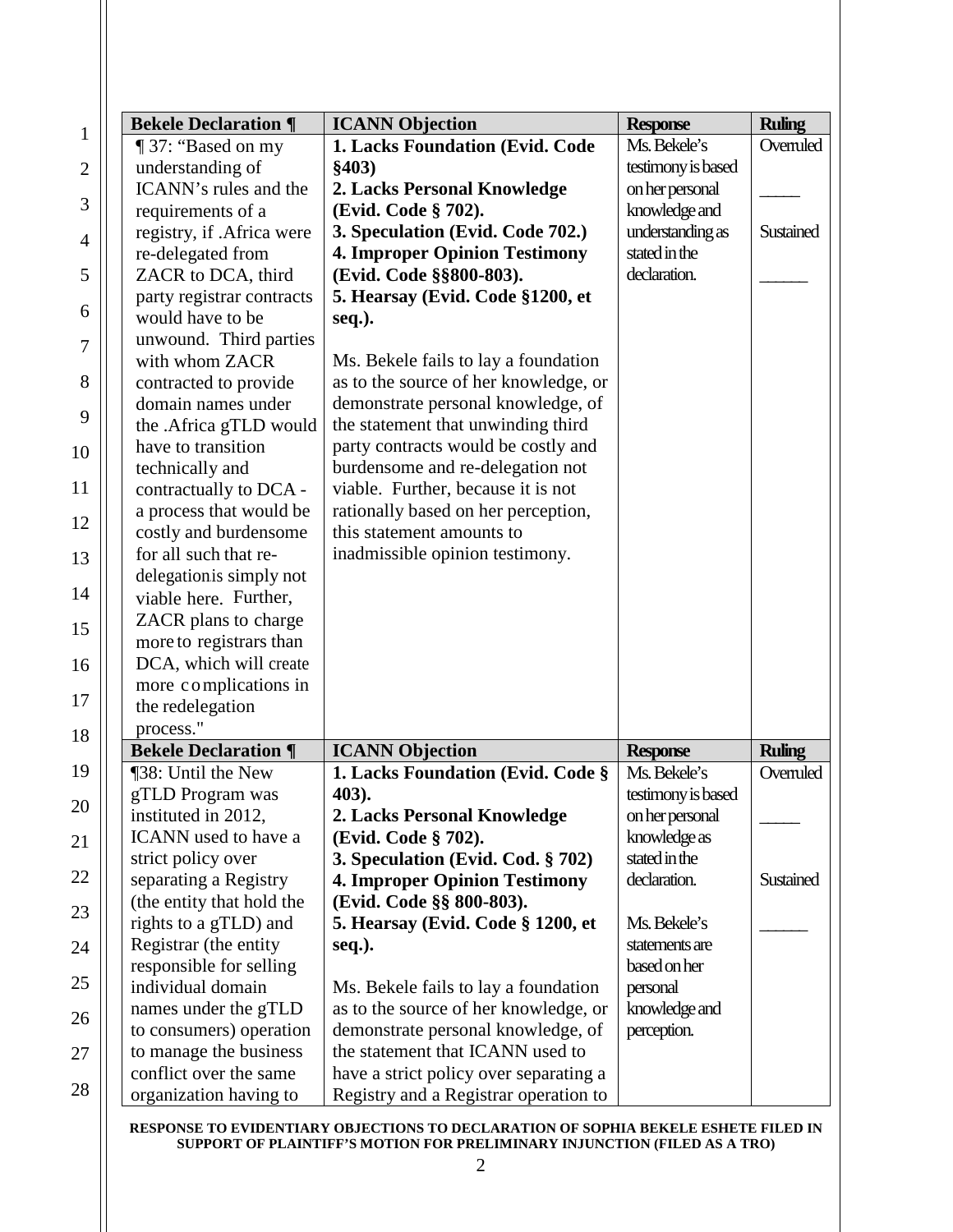|             | register and sell a                              | manage the business conflict over                                | There are no out of           |               |
|-------------|--------------------------------------------------|------------------------------------------------------------------|-------------------------------|---------------|
| $\mathbf 1$ | domain name. ICANN                               | the same organization having to                                  | court statements              |               |
| 2           | now permits a combined                           | register and sell a domain name.                                 | made.                         |               |
|             | operation of allowing a                          | Further, because it is not rationally                            |                               |               |
|             | Registry operator to also                        | based on her perception, this                                    |                               |               |
|             | be a Registrar, provided                         | statement amounts to inadmissible                                |                               |               |
|             | the organization file a                          | opinion testimony.                                               |                               |               |
|             | disclosure of such with                          |                                                                  |                               |               |
|             | ICANN. Despite the                               |                                                                  |                               |               |
|             | disclosure to ICANN,<br>this process of allowing |                                                                  |                               |               |
|             | a registry to also run its                       |                                                                  |                               |               |
|             | own sales registrar                              |                                                                  |                               |               |
|             | operation is still subject                       |                                                                  |                               |               |
|             | to manipulation,                                 |                                                                  |                               |               |
|             | depending on the                                 |                                                                  |                               |               |
|             | contract relations set up                        |                                                                  |                               |               |
|             | by the registry, which                           |                                                                  |                               |               |
|             | has not been thoroughly                          |                                                                  |                               |               |
|             | vetted."                                         |                                                                  |                               |               |
|             |                                                  |                                                                  |                               |               |
|             |                                                  |                                                                  |                               |               |
| 14          |                                                  |                                                                  |                               |               |
|             |                                                  |                                                                  |                               |               |
|             | <b>Bekele Declaration ¶</b>                      | <b>ICANN Objection</b>                                           | <b>Response</b>               | <b>Ruling</b> |
|             | <b>1</b> 39: "Registry Operator                  | 1. Lacks Foundation (Evid. Code §                                | Ms. Bekele's                  | Overruled     |
|             | can sell domains and                             | 403).                                                            | testimony is based            |               |
|             | collect the money                                | 2. Lacks Personal Knowledge                                      | on her personal               |               |
|             | without restraint. Using                         | (Evid. Code § 702).                                              | knowledge as<br>stated in the |               |
|             | a current gTLD ".club"<br>as an example, below   | <b>3. Improper Opinion Testimony</b><br>(Evid. Code §§ 800-803). | declaration.                  | Sustained     |
|             | sales channels include -                         | 4. Speculation (Evid. Cod. § 702)                                |                               |               |
|             | auctions, registrar                              | 5. Hearsay (Evid. Code § 1200, et                                |                               |               |
|             | channel, direct deals,                           | seq.).                                                           |                               |               |
|             | portfolio deals, broker,                         |                                                                  |                               |               |
|             | and the aftermarket. See                         | Ms. Bekele fails to lay a foundation                             |                               |               |
|             | http://www.thedomains.                           | as to the source of her knowledge, or                            |                               |               |
|             | com/2015/12/03/club-                             | demonstrate                                                      |                               |               |
|             | has-record-month-                                | personal knowledge, of the                                       |                               |               |
|             | selling-over-1-6-in-                             | statement that registry operator can                             |                               |               |
|             | premiumdomains                                   | sell domains and collect the money                               |                               |               |
|             | ["November was a                                 | without restraint. Further, because it                           |                               |               |
|             | record-breaking month                            | is not rationally based on her                                   |                               |               |
|             | for both regular. CLUB                           | perception, this statement amounts to                            |                               |               |
|             | registrations and<br>premium domain name         | inadmissible opinion testimony.                                  |                               |               |

**RESPONSE TO EVIDENTIARY OBJECTIONS TO DECLARATION OF SOPHIA BEKELE ESHETE FILED IN SUPPORT OF PLAINTIFF'S MOTION FOR PRELIMINARY INJUNCTION (FILED AS A TRO)**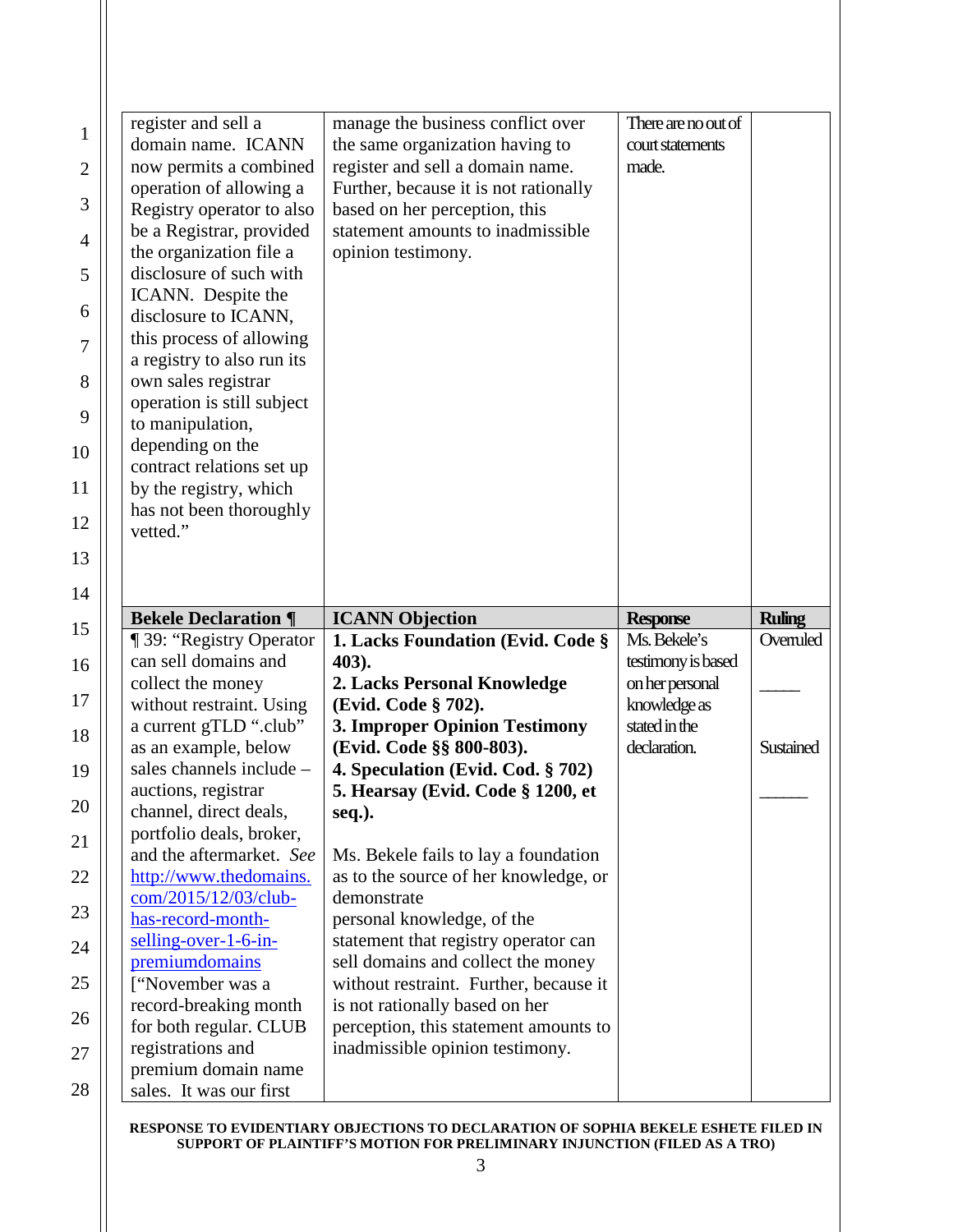| month with more than<br>\$1 million in Premium       |                                                                            |                               |               |
|------------------------------------------------------|----------------------------------------------------------------------------|-------------------------------|---------------|
| Name sales, with strong                              |                                                                            |                               |               |
| deals coming from two<br>auctions, our registrar     |                                                                            |                               |               |
| channel, registry direct<br>deals (including several |                                                                            |                               |               |
| portfolio deals) as well                             |                                                                            |                               |               |
| as through brokers and<br>the aftermarket."]"        |                                                                            |                               |               |
| <b>Bekele Declaration ¶</b>                          | <b>ICANN</b> Objection                                                     | <b>Response</b>               | <b>Ruling</b> |
| ¶40: "Therefore, the                                 | 1. Lacks Foundation (Evid. Code §                                          | Ms. Bekele's                  |               |
| revenue share on each of                             | 403).                                                                      | testimony is based            |               |
| the above channels                                   | 2. Lacks Personal Knowledge                                                | on her personal               |               |
| would be variable and                                | (Evid. Code § 702).                                                        | knowledge as                  |               |
| potentially open to<br>manipulation and the          | 3. Speculation (Evid. Cod. § 702)<br><b>4. Improper Opinion Testimony</b>  | stated in the<br>declaration. |               |
| contractual relation with<br>the registry cannot     | (Evid. Code §§ 800-803).                                                   |                               |               |
| always be monitored and                              | Ms. Bekele fails to lay a foundation                                       |                               |               |
| reported."                                           | as to the source of her knowledge, or                                      |                               |               |
|                                                      | demonstrate personal knowledge, of                                         |                               |               |
|                                                      | the statement that revenue share on                                        |                               |               |
|                                                      | sales channels would be variable and                                       |                               |               |
|                                                      | potentially open to manipulation.<br>Further, because it is not rationally |                               |               |
|                                                      | based on her perception, this                                              |                               |               |
|                                                      | statement amounts to inadmissible                                          |                               |               |
|                                                      | opinion testimony.                                                         |                               |               |
|                                                      | Similarly, Ms. Bekele fails to lay a                                       |                               |               |
|                                                      | foundation as to the source of her                                         |                               |               |
|                                                      | knowledge or demonstrate personal                                          |                               |               |
|                                                      | knowledge, of the statement that                                           |                               |               |
|                                                      | contractual relation with the registry                                     |                               |               |
|                                                      | cannot always be monitored and                                             |                               |               |
|                                                      | reported. This statement is                                                |                               |               |
|                                                      | speculative and/or an inadmissible<br>opinion.                             |                               |               |
|                                                      |                                                                            |                               |               |
| <b>Bekele Declaration ¶</b>                          | <b>ICANN</b> Objection                                                     | <b>Response</b>               | <b>Ruling</b> |
| 141: "Importantly, once                              | 1. Foundation (Evid. Code § 403).                                          | Ms. Bekele's                  |               |
| a premium domain name                                | 2. Lacks Personal Knowledge                                                | testimony is based            |               |
| is sold, there is no way                             | (Evid. Code § 702).                                                        | on her personal               |               |

**RESPONSE TO EVIDENTIARY OBJECTIONS TO DECLARATION OF SOPHIA BEKELE ESHETE FILED IN SUPPORT OF PLAINTIFF'S MOTION FOR PRELIMINARY INJUNCTION (FILED AS A TRO)**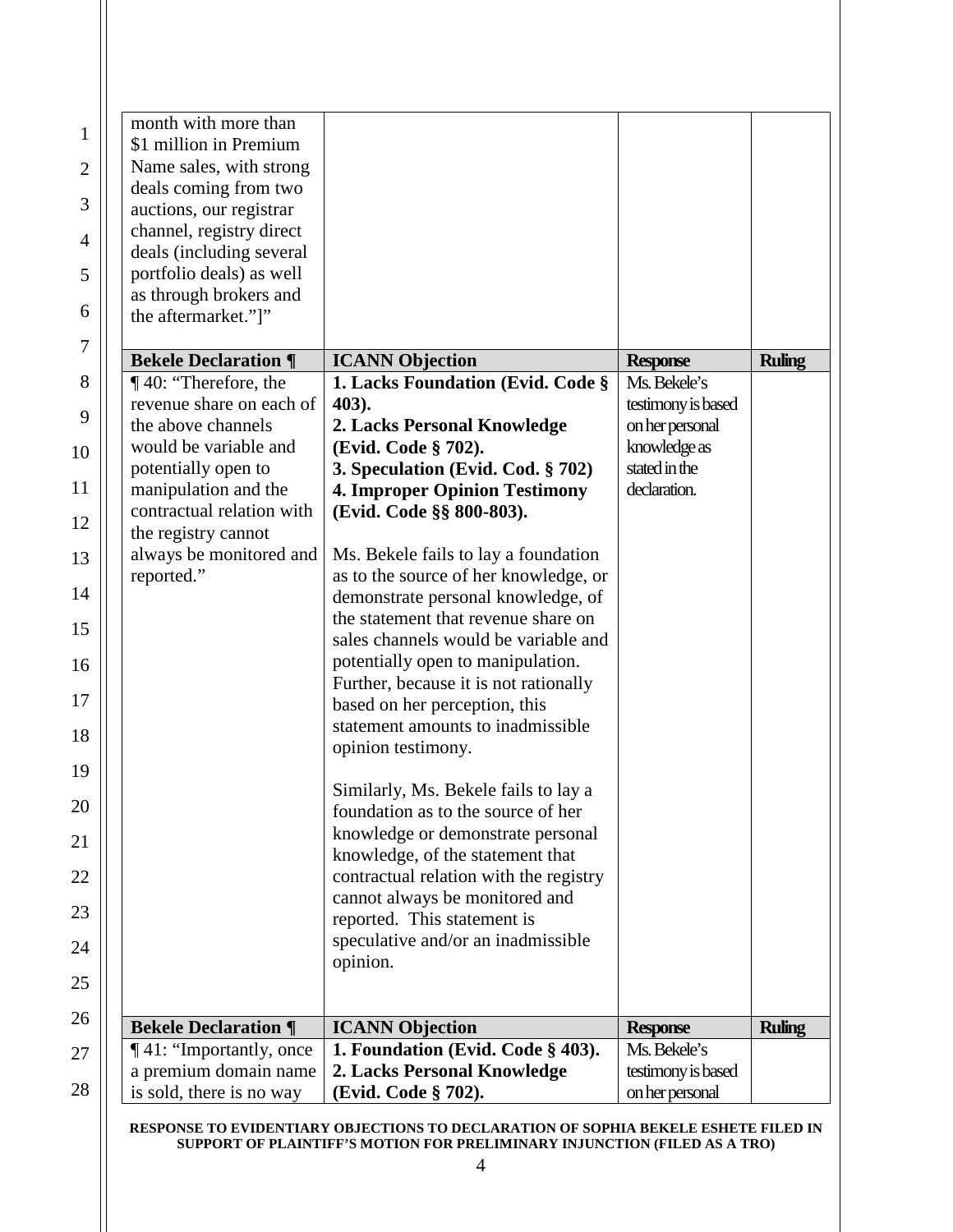| somewhere between 1<br>and 10 years."<br><b>Bekele Declaration ¶</b><br>142: "In this regard,<br>reversing the process of<br>the sale on the name is<br>likely impossible, if | Ms. Bekele fails to lay a foundation<br>as to the source of her knowledge, or<br>demonstrate personal knowledge, of<br>the statement that once a premium<br>domain name is sold, there is no way<br>to reverse the sale and that the next<br>opportunity to re-make these sales<br>comes at renewal. Further, because<br>it is not rationally based on her<br>perception, this statement amounts to<br>inadmissible opinion testimony.<br><b>ICANN Objection</b><br>1. Foundation (Evid. Code § 403).<br>2. Lacks Personal Knowledge |            | <b>Response</b>                                                                                                                                                                                                                                                                                                                                   | <b>Ruling</b> |
|-------------------------------------------------------------------------------------------------------------------------------------------------------------------------------|--------------------------------------------------------------------------------------------------------------------------------------------------------------------------------------------------------------------------------------------------------------------------------------------------------------------------------------------------------------------------------------------------------------------------------------------------------------------------------------------------------------------------------------|------------|---------------------------------------------------------------------------------------------------------------------------------------------------------------------------------------------------------------------------------------------------------------------------------------------------------------------------------------------------|---------------|
|                                                                                                                                                                               |                                                                                                                                                                                                                                                                                                                                                                                                                                                                                                                                      |            |                                                                                                                                                                                                                                                                                                                                                   |               |
|                                                                                                                                                                               |                                                                                                                                                                                                                                                                                                                                                                                                                                                                                                                                      |            |                                                                                                                                                                                                                                                                                                                                                   |               |
|                                                                                                                                                                               |                                                                                                                                                                                                                                                                                                                                                                                                                                                                                                                                      |            |                                                                                                                                                                                                                                                                                                                                                   |               |
|                                                                                                                                                                               |                                                                                                                                                                                                                                                                                                                                                                                                                                                                                                                                      |            |                                                                                                                                                                                                                                                                                                                                                   |               |
|                                                                                                                                                                               |                                                                                                                                                                                                                                                                                                                                                                                                                                                                                                                                      |            |                                                                                                                                                                                                                                                                                                                                                   |               |
|                                                                                                                                                                               |                                                                                                                                                                                                                                                                                                                                                                                                                                                                                                                                      |            |                                                                                                                                                                                                                                                                                                                                                   |               |
|                                                                                                                                                                               |                                                                                                                                                                                                                                                                                                                                                                                                                                                                                                                                      |            |                                                                                                                                                                                                                                                                                                                                                   |               |
|                                                                                                                                                                               |                                                                                                                                                                                                                                                                                                                                                                                                                                                                                                                                      |            |                                                                                                                                                                                                                                                                                                                                                   |               |
|                                                                                                                                                                               |                                                                                                                                                                                                                                                                                                                                                                                                                                                                                                                                      |            |                                                                                                                                                                                                                                                                                                                                                   |               |
|                                                                                                                                                                               |                                                                                                                                                                                                                                                                                                                                                                                                                                                                                                                                      |            |                                                                                                                                                                                                                                                                                                                                                   |               |
|                                                                                                                                                                               |                                                                                                                                                                                                                                                                                                                                                                                                                                                                                                                                      |            | Ms. Bekele's                                                                                                                                                                                                                                                                                                                                      |               |
|                                                                                                                                                                               |                                                                                                                                                                                                                                                                                                                                                                                                                                                                                                                                      |            | testimony is based                                                                                                                                                                                                                                                                                                                                |               |
|                                                                                                                                                                               | (Evid. Code § 702).                                                                                                                                                                                                                                                                                                                                                                                                                                                                                                                  |            | on her personal                                                                                                                                                                                                                                                                                                                                   |               |
|                                                                                                                                                                               | 3. Speculation (Evid. Cod. § 702)                                                                                                                                                                                                                                                                                                                                                                                                                                                                                                    |            | knowledge as                                                                                                                                                                                                                                                                                                                                      |               |
| another registry is to                                                                                                                                                        | <b>4. Improper Opinion Testimony</b>                                                                                                                                                                                                                                                                                                                                                                                                                                                                                                 |            | stated in the                                                                                                                                                                                                                                                                                                                                     |               |
| take over."                                                                                                                                                                   | (Evid. Code §§ 800-803).                                                                                                                                                                                                                                                                                                                                                                                                                                                                                                             |            | declaration.                                                                                                                                                                                                                                                                                                                                      |               |
|                                                                                                                                                                               | Ms. Bekele fails to lay a foundation                                                                                                                                                                                                                                                                                                                                                                                                                                                                                                 |            |                                                                                                                                                                                                                                                                                                                                                   |               |
|                                                                                                                                                                               |                                                                                                                                                                                                                                                                                                                                                                                                                                                                                                                                      |            |                                                                                                                                                                                                                                                                                                                                                   |               |
|                                                                                                                                                                               |                                                                                                                                                                                                                                                                                                                                                                                                                                                                                                                                      |            |                                                                                                                                                                                                                                                                                                                                                   |               |
|                                                                                                                                                                               |                                                                                                                                                                                                                                                                                                                                                                                                                                                                                                                                      |            |                                                                                                                                                                                                                                                                                                                                                   |               |
|                                                                                                                                                                               |                                                                                                                                                                                                                                                                                                                                                                                                                                                                                                                                      |            |                                                                                                                                                                                                                                                                                                                                                   |               |
|                                                                                                                                                                               |                                                                                                                                                                                                                                                                                                                                                                                                                                                                                                                                      |            |                                                                                                                                                                                                                                                                                                                                                   |               |
|                                                                                                                                                                               |                                                                                                                                                                                                                                                                                                                                                                                                                                                                                                                                      |            |                                                                                                                                                                                                                                                                                                                                                   |               |
|                                                                                                                                                                               |                                                                                                                                                                                                                                                                                                                                                                                                                                                                                                                                      |            |                                                                                                                                                                                                                                                                                                                                                   |               |
|                                                                                                                                                                               |                                                                                                                                                                                                                                                                                                                                                                                                                                                                                                                                      |            |                                                                                                                                                                                                                                                                                                                                                   |               |
|                                                                                                                                                                               |                                                                                                                                                                                                                                                                                                                                                                                                                                                                                                                                      |            |                                                                                                                                                                                                                                                                                                                                                   |               |
|                                                                                                                                                                               |                                                                                                                                                                                                                                                                                                                                                                                                                                                                                                                                      | testimony. | as to the source of her knowledge, or<br>demonstrate personal knowledge, of<br>the statement that reversing the<br>process of the sale on a registry<br>name is likely impossible, if another<br>registry is to take over. Further,<br>because it is not rationally based on<br>her perception, this statement<br>amounts to inadmissible opinion |               |